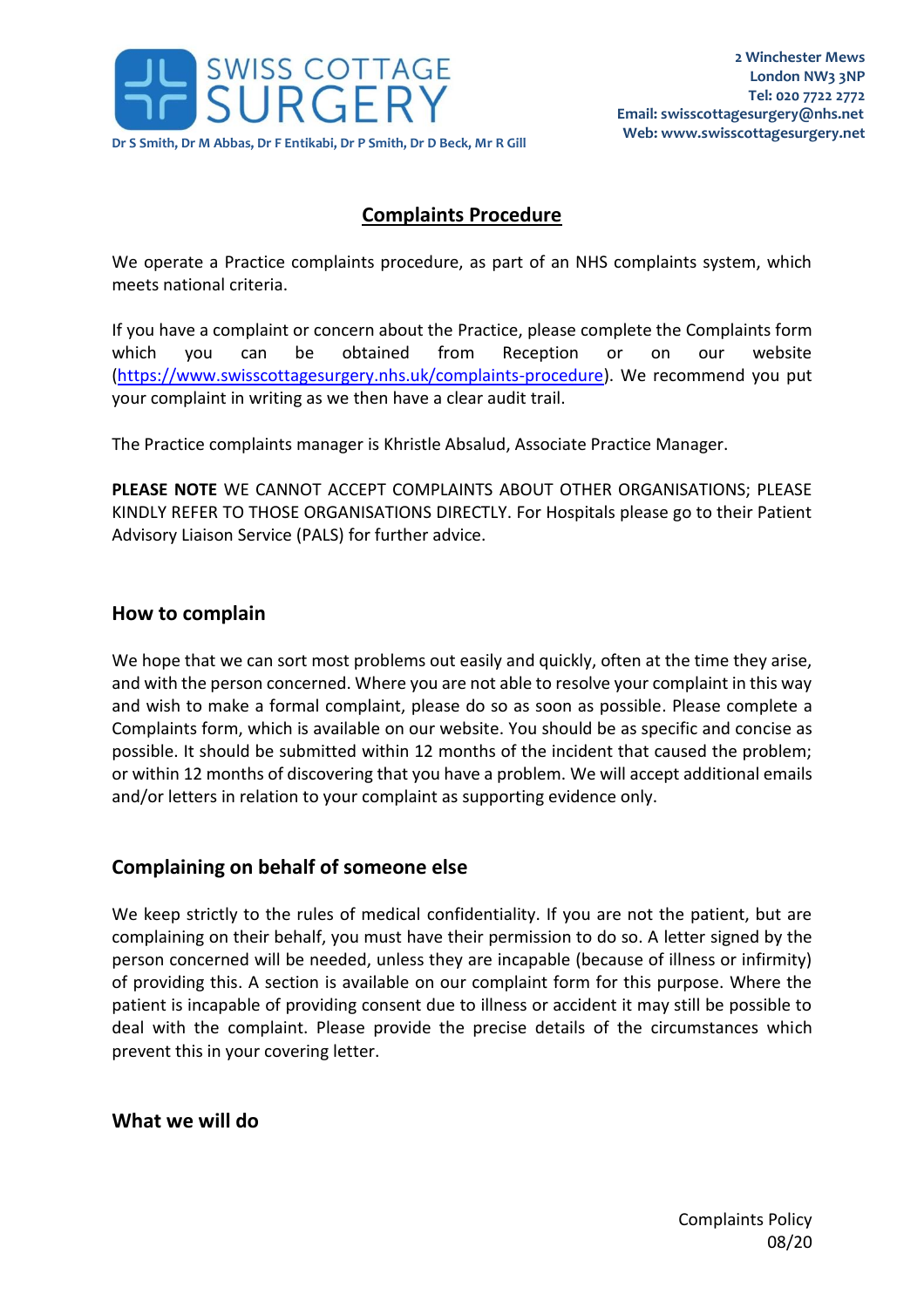

We look to settle complaints as soon as possible. We will acknowledge your complaint within 3 working days and discuss with you the best way to investigate it, including the timescales for a reply. We aim to have fully investigated within 10 working days of the date it was received. If we expect it to take longer we will explain the reason for the delay and tell you when we expect to finish. When we look into your complaint, we will investigate the circumstances and attempt to see what happened and why. You may then receive a formal reply in writing or be invited to meet with the person(s) concerned to attempt to resolve the issue (if you would like to do so). We will make sure you receive an apology or explanation if this is appropriate, and take steps to make sure any problem does not arise again by identifying learning issues and any necessary changes to procedures. Where errors have occurred, we will explain these fully and state what will be done to put these right and prevent repetition.

You will receive a final response setting out the result of any Practice investigations and this will include details of your right to escalate the matter further if you remain dissatisfied with the response.

When your complaint involves more than one organisation we will liaise with that organisation so that you receive one co-ordinated reply. We may need your consent to do this. Where your complaint has been sent initially to an incorrect organisation, we may seek your consent to forward this to the correct person to deal with.

## **Complaining to NHS England**

We hope that, if you have a problem, you will use our complaints procedure. This will give us the best opportunity of putting right whatever has gone wrong and help to improve our practice. However, this does not affect your right to approach NHS England, who commission our service or The Parliamentary & Health Ombudsman, who is independent of government and the NHS.

You may also complain directly to NHS England who commission our service. They can be contacted at:

#### **NHS England**

Po Box 16738 Redditch, B97 9PT Tel: 0300 311 22 33 Email: NWLCSU.CBLondonComplaints@NHS.net

#### **Health Service Ombudsman**

Millbank Tower, Millbank, London SW1P 4QP